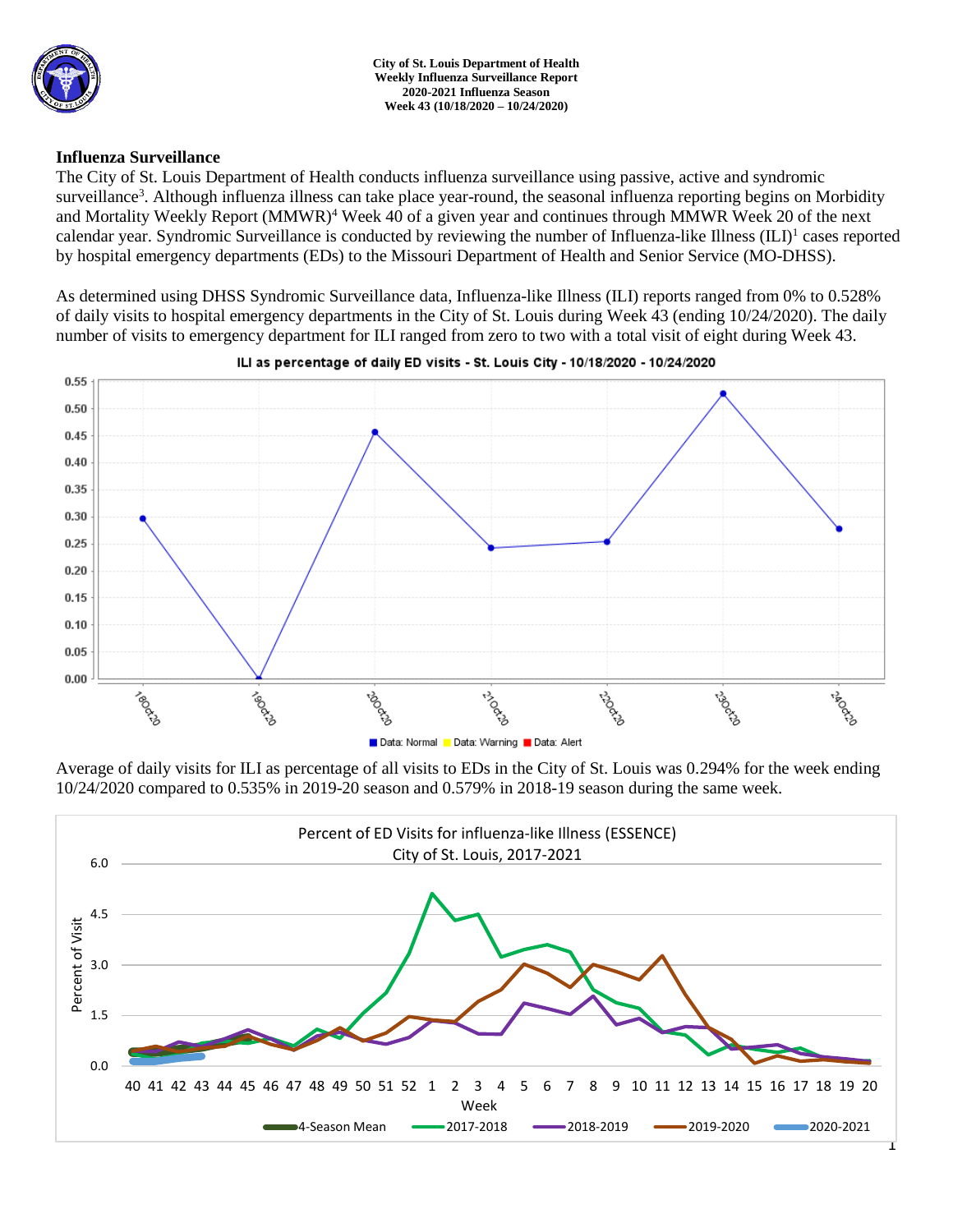

Passive Surveillance is conducted through reporting of confirmed influenza cases<sup>2</sup> from various surveillance sites like hospitals, offices of healthcare providers, and laboratories. As of the current influenza season, for the week ending 10/24/2020, there have been 1 case of Influenza A and 2 cases of Influenza B with a total of 3 influenza cases from the city of St. Louis. Influenza A accounted for 33% and B accounted for 67% each of total influenza cases. The data of the latest weeks is provisional and is subject to change in the following weeks.

## **Table 1: Number of Laboratory Positive Influenza Cases by Influenza Type**

| Influenza Type              | Week 40<br>$(9/27/2020 -$<br>10/3/2020 | Week 41<br>$(10/4/2020 -$<br>10/10/2020) | Week 42<br>$(10/11/2020 -$<br>10/17/2020 | Week 43<br>$(10/18/2020 -$<br>10/24/2020) | 2020-2021*<br>Season-to-Date | Percentage |
|-----------------------------|----------------------------------------|------------------------------------------|------------------------------------------|-------------------------------------------|------------------------------|------------|
| Influenza A                 | 0                                      |                                          | 0                                        |                                           |                              | 33%        |
| Influenza B                 |                                        |                                          |                                          |                                           |                              | 67%        |
| Influenza unknown / Untyped | 0                                      |                                          | 0                                        |                                           |                              | 0%         |
| <b>Total</b>                |                                        |                                          |                                          |                                           |                              | 100%       |

# **Table 2: Number of Laboratory Confirmed Influenza Cases by Age Group**

| <b>Age Group</b> | Week 40<br>$(9/27/2020 -$<br>10/3/2020 | Week 41<br>$(10/4/2020 -$<br>10/10/2020) | Week 42<br>$(10/11/2020 -$<br>10/17/2020) | Week 43<br>$(10/18/2020 -$<br>10/24/2020) | 2020-2021*<br>Season-to-Date | Percentage |
|------------------|----------------------------------------|------------------------------------------|-------------------------------------------|-------------------------------------------|------------------------------|------------|
| 0 to 4 years     | 0                                      |                                          | 0                                         | 0                                         | 0                            | 0%         |
| 5 to 14 years    | 0                                      |                                          | 0                                         | $\Omega$                                  | 0                            | 0%         |
| 15 to 24 years   | 0                                      |                                          |                                           | 0                                         |                              | 33%        |
| 25 to 49 years   |                                        |                                          | 0                                         | 0                                         |                              | 33%        |
| 50 to 64 years   | 0                                      |                                          | 0                                         | O                                         |                              | 33%        |
| 65+ years        | 0                                      |                                          | 0                                         | O                                         | 0                            | 0%         |
| <b>Total</b>     |                                        |                                          |                                           |                                           |                              | 100%       |

# **Table 3: Number of Laboratory Confirmed Influenza Cases by Age Group and Type**

For Cases Reported between 09/27/2020 and 10/24/2020

| <b>Age Group</b> | <b>Type A</b> |       | <b>Type B</b> |      | <b>Unknown Type</b> |   | <b>Total</b> |      |
|------------------|---------------|-------|---------------|------|---------------------|---|--------------|------|
|                  | n             | %     | n.            | %    |                     | % | n            | %    |
| 0 to 4 years     |               | 0.0   |               | 0.0  |                     |   |              | 0.0  |
| 5 to 14 years    |               | 0.0   |               | 0.0  |                     |   |              | 0.0  |
| 15 to 24 years   |               | 0.0   |               | 50.0 |                     |   |              | 33.3 |
| 25 to 49 years   |               | 0.0   |               | 50.0 |                     |   |              | 33.3 |
| 50 to 64 years   |               | 100.0 |               | 0.0  |                     |   |              | 33.3 |
| 65+ years        |               | 0.0   |               | 0.0  |                     |   |              | 0.0  |
| Total            |               |       |               |      |                     |   |              |      |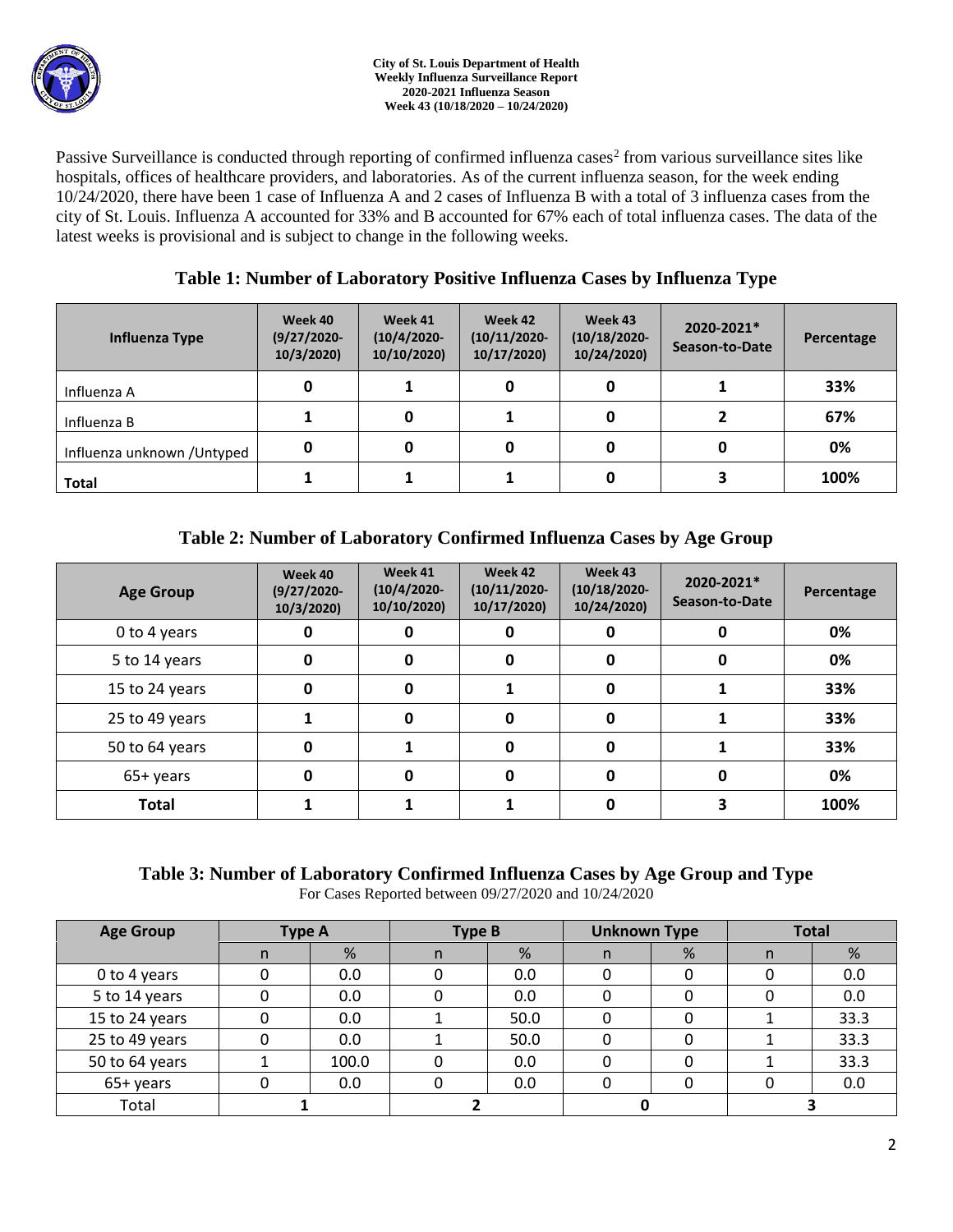

| <b>Previous</b><br><b>Seasons</b> | 2016-2017 | 2017-2018 | 2018-2019 | 2019-2020 | 2020-2021 | 4-Season<br><b>Mean</b> | 4-Season<br><b>Median</b> |
|-----------------------------------|-----------|-----------|-----------|-----------|-----------|-------------------------|---------------------------|
| Week 40                           |           |           |           |           |           |                         |                           |
| Week 41                           |           |           |           |           |           |                         |                           |
| Week 42                           |           |           |           |           |           |                         |                           |
| Week 43                           |           |           |           |           |           |                         |                           |

### **Table 4: Total Number of Laboratory Confirmed Influenza Cases Through Previous 4 Seasons**



### **City of St. Louis Influenza Outbreaks:**

During the week ending 10/24/2020, there have been no outbreaks of influenza reported to the City of St. Louis Department of Health.